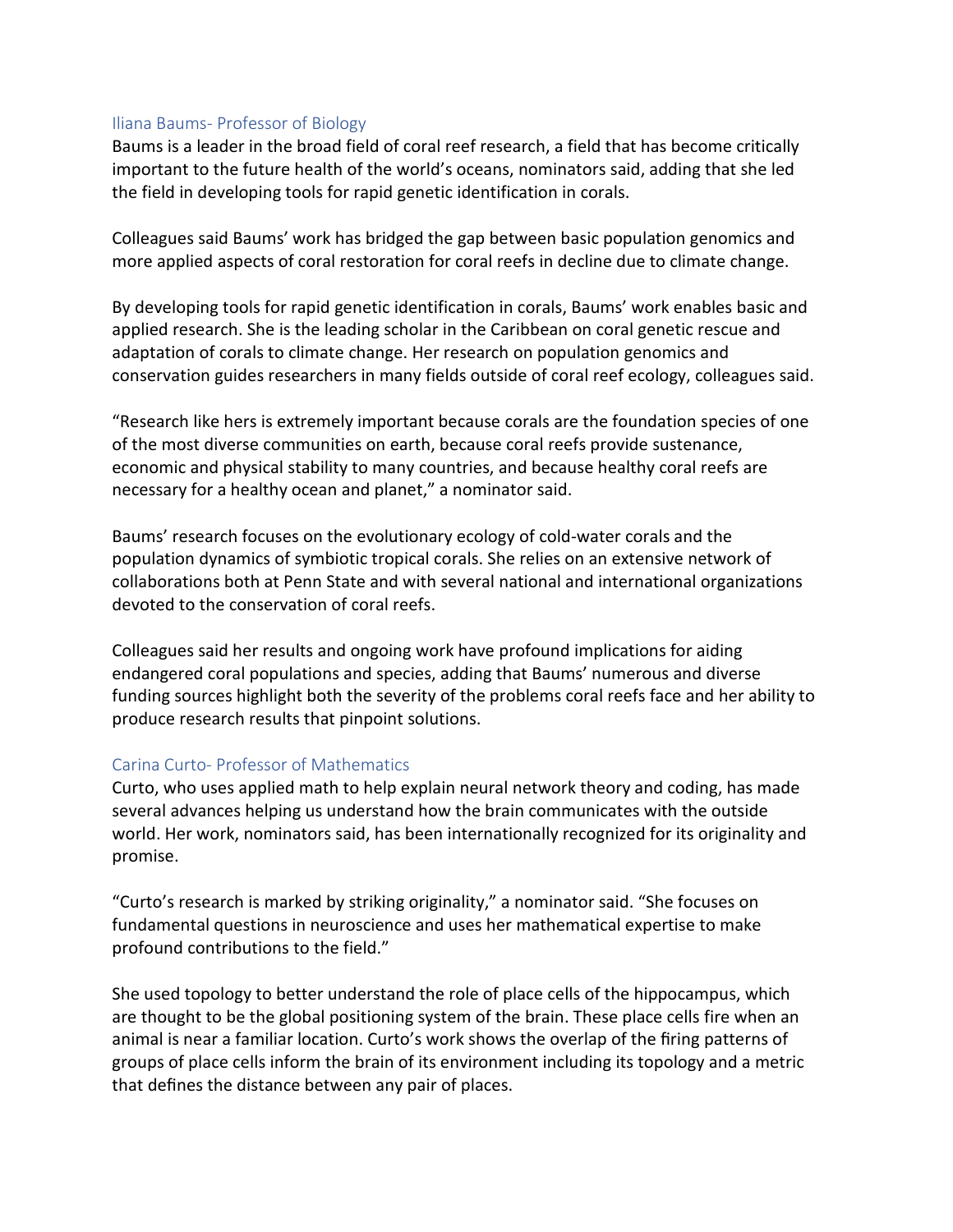Curto also investigated how neurons encode auditory information. Her work shows how the brain can take massive amounts of data and summarize it using a simple, two-variable model used for single neurons that work in a complex system of neurons. Another key finding is how the brain can switch the way it responds to these neurons, depending on its state.

Curto also unveils the math behind how memories are encoded. She uses a firing-rate model for individual neurons and describes the network as a whole as a nonlinear system of ordinary differential equations for the firing rates as a function of time. When a particular set of neurons fires, the memory is identified. Curto is researching the limits of these systems in their ability to store and recall memory.

"Curto is a superbly original and strongly interdisciplinary mathematical scientist whose work employs mathematics at the highest level to interpret the results of experimental neuroscience," a nominator said. "The questions she asks are fundamental, and the answers she obtains are profound and important contributions."

#### Jennie Noll- Professor of Human Development and Family Studies

Noll, an expert in child maltreatment and advocacy, joined Penn State in 2013 tasked with forming researchers and educators around the Penn State Child Maltreatment Solutions Network, which she helped to create and now directs as a unit of Penn State's Social Science Research Institute.

Through the network, Noll's research addresses research that transforms the health and development trajectory of abused and neglected children. The goal is produce research that informs treatment and policy change while educating the next generation of experts in the field.

Interdisciplinary network faculty are in the departments of psychology, biobehavioral health, sociology and criminology, pediatrics, educational psychology, human development and family studies and the School of Nursing.

Nominators said Noll's advocacy and research is active at all levels, from local to international. Noll advocates the importance of research in the social and behavioral sciences and has presented at the committees in both chambers of U.S. Congress.

To help make Penn State a leader in the field, Noll and her team were awarded the first National Institutes of Health-funded P50 Capstone Center for Childhood Maltreatment Research and Training via a nearly \$8 million grant. All told, Noll has secured more than \$30 million in research funding as a principal investigator.

"Her leadership and vision has brought together a dedicated, talented group of faculty who are contributing to the network's continued success with their own seminal work as well as through partnering with Noll on the P50 Center grant," a nominator said. "Her own research on the long-term impact of early child maltreatment on mental, physical, and emotional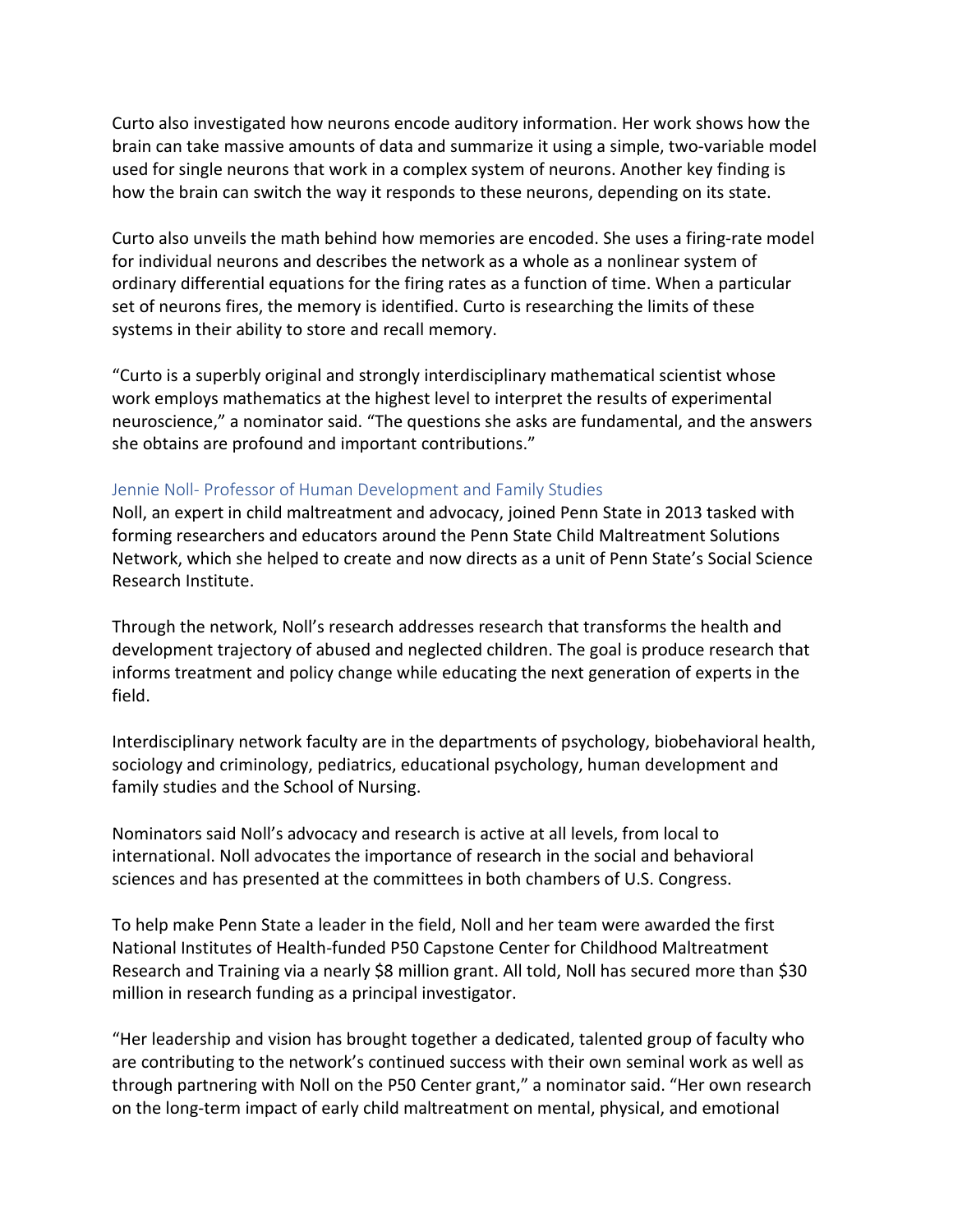health, and on mechanisms by which maltreatment is inter-generationally transmitted is prolific, formidable, cutting-edge and driving the field."

## Marica Tacconi- Professor of Musicology

Tacconi is a pre-eminent scholar on the music of 15th-, 16th- and 17th-century Italy, especially Florence and Venice. Her work shines light on the political and cultural history of the Italian Renaissance and early Baroque. Nominators said the way Tacconi combines the arts and humanities into her research is truly remarkable and qualifies her uniquely for the honor.

Last fall, Tacconi presented at Penn State the lecture-recital "Musical Gems from Three Newly Uncovered Venetian Manuscripts," which was based on material she uncovered while on sabbatical in Venice, Italy, in Fall 2018. While there, she studied three music manuscripts preserving works that, in some cases, had not been heard in nearly 400 years. Tacconi transcribed several of the compositions into modern notation and brought the music back to the concert stage, performed by internationally acclaimed soprano Liesl Odenweller and harpsichordist Marija Jovanovic, both based in Venice. Additionally, she has collaborated with Grammy Award-winning early music ensemble Apollo's Fire (The Cleveland Baroque Orchestra), exposing audiences to less familiar styles of music.

"These recent lecture-recitals exemplify the kind of integrative work Tacconi excels in," a nominator said. "She is a humanist but also someone who fully embraces the arts in her endeavors. This is most evident in the way she works with internationally acclaimed musicians to bring her research findings back to life through public performances. Her research roars back to life not only through scholarly publications but also by way of musical performances."

Nominators said Tacconi's analytical writings on music manuscripts reflect how musical works of the time could have wider, political purposes. One example of this, the nominator said, is when the Medici family returned to Florence after a long period in exile. The reestablishment of their power is reflected in the manuscripts produced at the time. Tacconi's work shows that music, too, served as an instrument of political propaganda and consolidation.

"Her impact as a researcher, teacher and performer exemplifies the role of a world-class arts and humanities scholar," a nominator said. "Tacconi negotiates access to rare work that leads to world recognition in her field, and collaborates with performers to make early music come alive for modern audiences, while expanding her research agenda, making new discoveries that impact the scholarship and interpretation in the field."

### Donghai Wang – Professor of Mechanical Engineering

Wang has earned this distinction through his efforts in enhancing lithium battery technology. As a key researcher in the Battery and Energy Storage Technology (BEST) Center,